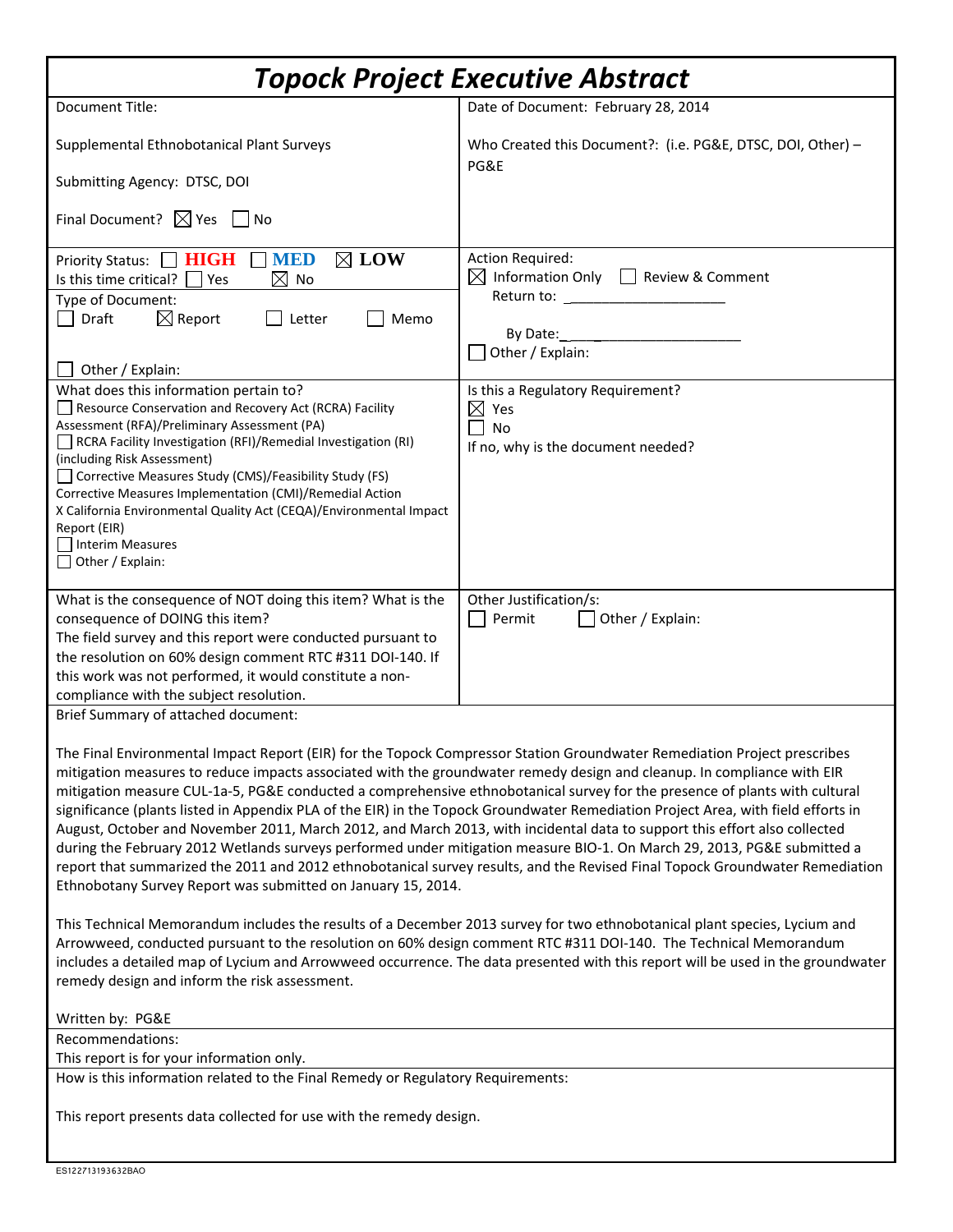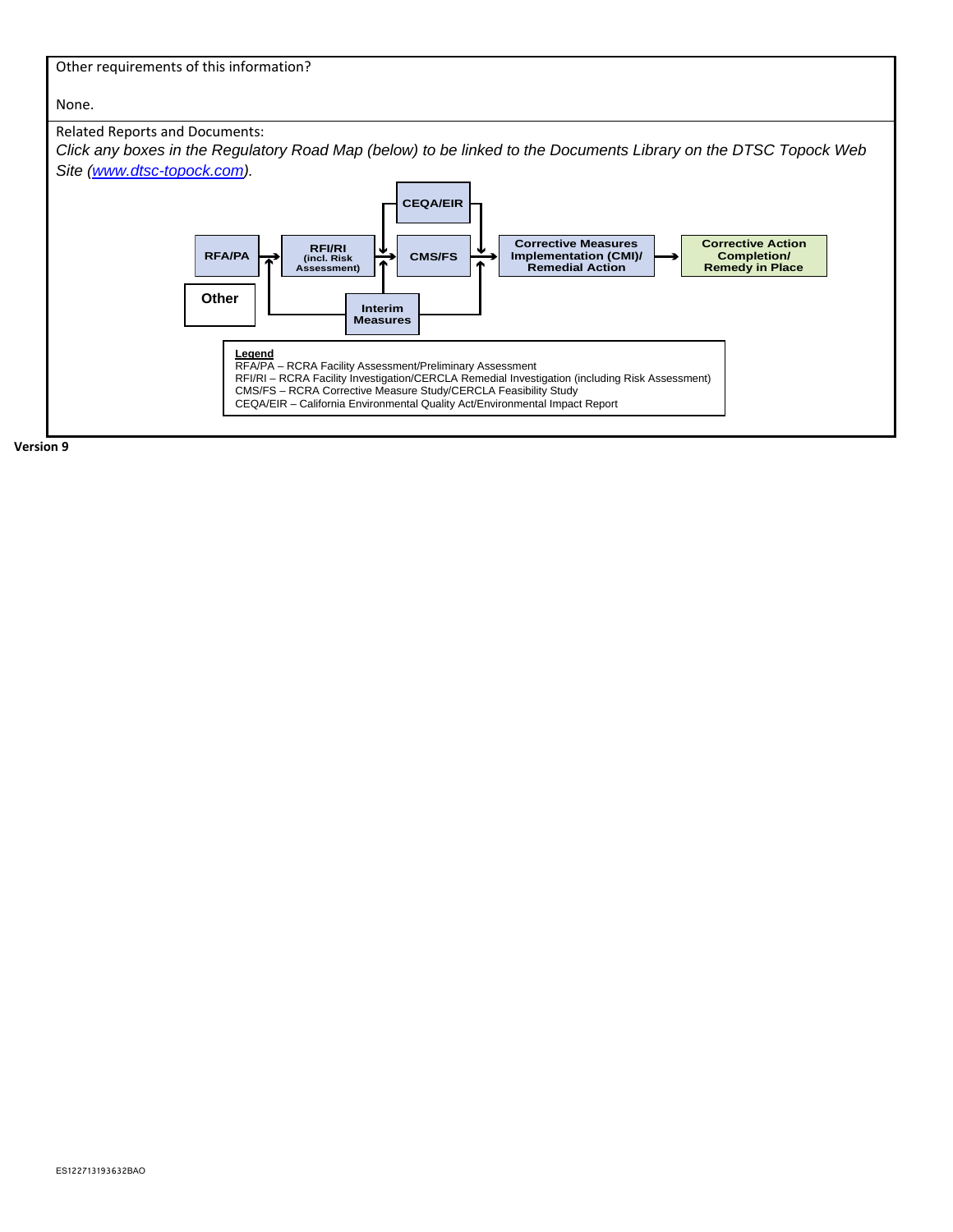

**Yvonne J. Meeks**  Manager

Environmental Remediation

*Mailing Address*  4325 South Higuera Street San Luis Obispo, CA 93401

*Location*  6588 Ontario Road San Luis Obispo, CA 93405

805.234.2257 Fax: 805.773.8281 E-Mail: yjm1@pge.com

February 28, 2014

Mr. Aaron Yue Project Manager California Department of Toxic Substances Control 5796 Corporate Avenue Cypress, CA 90630

#### **Subject:** *Supplemental Ethnobotanical Plant Surveys for the PG&E Topock Compressor Station*

Dear Mr. Yue:

Enclosed is the Technical Memorandum reporting *Supplemental Ethnobotanical Plant Surveys for the Pacific Gas and Electric Company's Topock Compressor Station.* This Technical Memorandum presents data that was collected from a survey for two ethnobotanical plant species, Lycium and Arrowweed, conducted in December 2013 pursuant to the resolution of the 60% Basis or Design comment RTC #311 DOI‐140.

This Technical Memorandum is a supplement to the January 2014 *Topock Groundwater Remediation Project Revised Ethnobotany Survey Report*. This information will be used in the groundwater remedy design and inform the risk assessment.

Please contact me at (805) 234-2257 or Virginia Strohl at (559) 263-7417 if you have any questions about this.

Sincerely,

youne Micke

Yvonne Meeks Topock Project Manager

Enclosure *Supplemental Ethnobotanical Plant Surveys Technical Memorandum*

cc: Karen Baker/DTSC Pam Innis/DOI Carrie Marr/FWS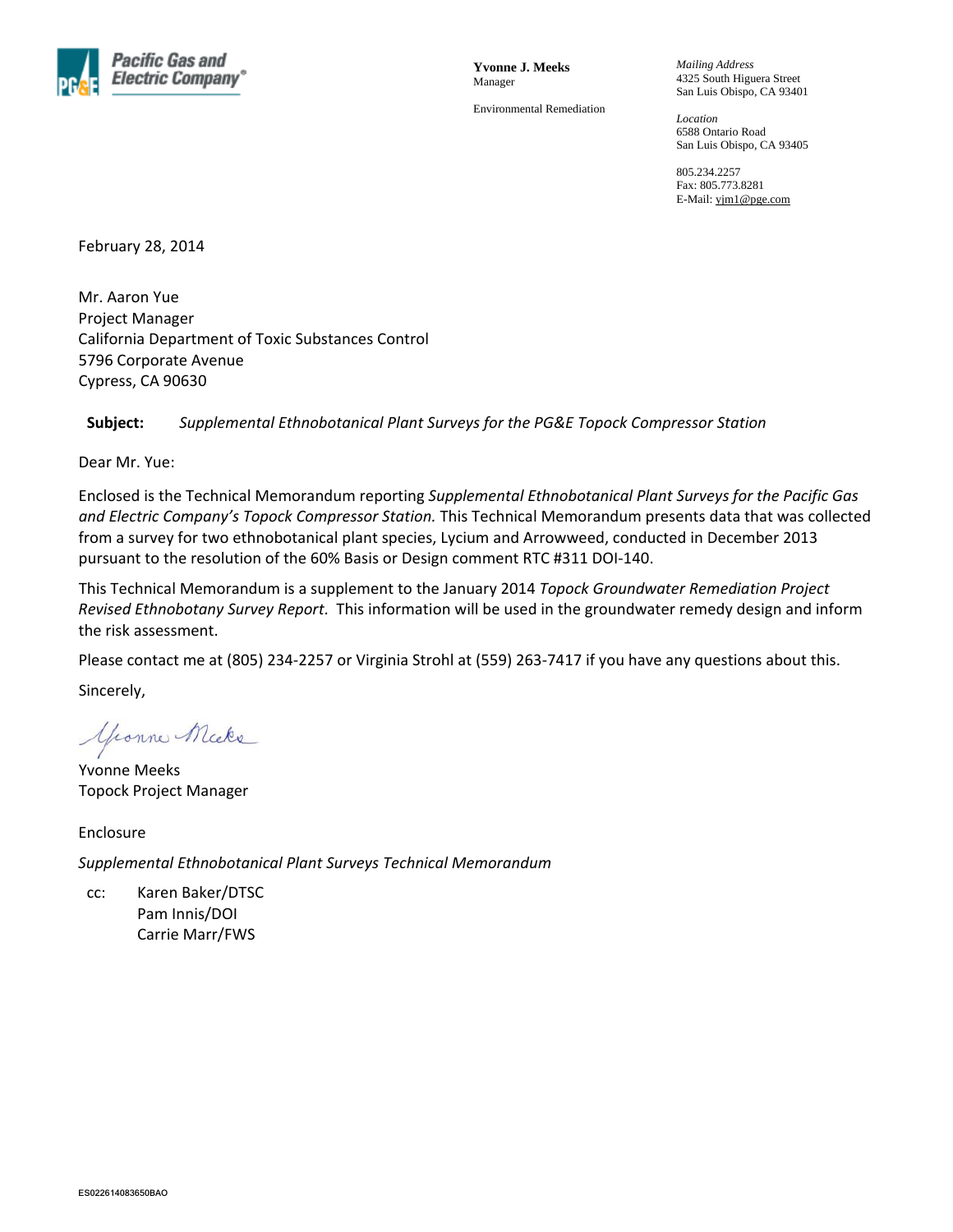### **Supplemental Ethnobotanical Plant Surveys for the Pacific Gas and Electric Company's Topock Compressor Station, San Bernardino County, California**

| TO:            | Pacific Gas and Electric Company                  |
|----------------|---------------------------------------------------|
| <b>COPIES:</b> | Marjorie Eisert, CH2M HILL                        |
| FROM:          | Russell Huddleston, E2 Consulting Engineers, Inc. |
| DATE:          | <b>February 28, 2014</b>                          |

## **Introduction**

Pacific Gas and Electric Company (PG&E) is implementing the final groundwater remedy to address chromium in groundwater near the PG&E Topock Compressor Station, located in eastern San Bernardino County 12 miles southeast of the city of Needles, California. The California Department of Toxic Substance Control (DTSC) is the state lead agency overseeing corrective actions at the compressor station. Pursuant to the California Environmental Quality Act (CEQA), DTSC (2011) prepared and certified an Environmental Impact Report (EIR) that evaluated and prescribed mitigation measures to lessen the potential environmental impacts of the final groundwater remedy. The EIR Mitigation Measure CUL‐1a‐5 requires PG&E to avoid, protect, and encourage the regeneration of the culturally‐significant plants to the extent feasible.

A number of botanical surveys were conducted between August 2011 and March 2013 to characterize the vegetation communities and document the flora of the project area. As part of the botanical surveys all of the ethnobotanically sensitive plants that were included in Appendix PLA of the final Environmental Impact Report (DTSC, 2011) were identified and mapped. These survey results were reported in the Revised Final Ethnobotany Survey Report (CH2M HILL, 2014).

During the November 2013 Resources Agency Meeting, the Department of the Interior requested the additional mapping of two additional ethnobotanically‐significant plants arrowweed (*Pluchea sericea*) and *Lycium* spp*.* within the project area. This memorandum includes the methods and the results of the December 2013 mapping efforts for these two additional plants.

# **Methods**

The location of arrowweed within the project area was primarily documented during the August 18 to 26, 2011 vegetation community mapping and mature plants surveys. During this survey, field mapping was conducted using a combination of Global Positioning System (GPS) data collection and survey or notations recorded on aerial photographs. Additional surveys to map the locations of *Lycium* and arrowweed were conducted on December 16 and 17, 2013. During the survey the locations of *Lycium* shrubs as well as any additional locations of arrowweed (not included in the 2011 vegetation maps) were mapped in the field using a hand‐held GPS unit.

# **Results**

Arrowweed thicket is most common on the low sandy terraces along the Colorado River and Park Moabi Slough (Figure 1). Arrowweed is the sole dominant shrub species with individuals widely scattered or aggregated into dense, nearly impenetrable stands. Arrowweed is often intermixed with tamarisk thickets in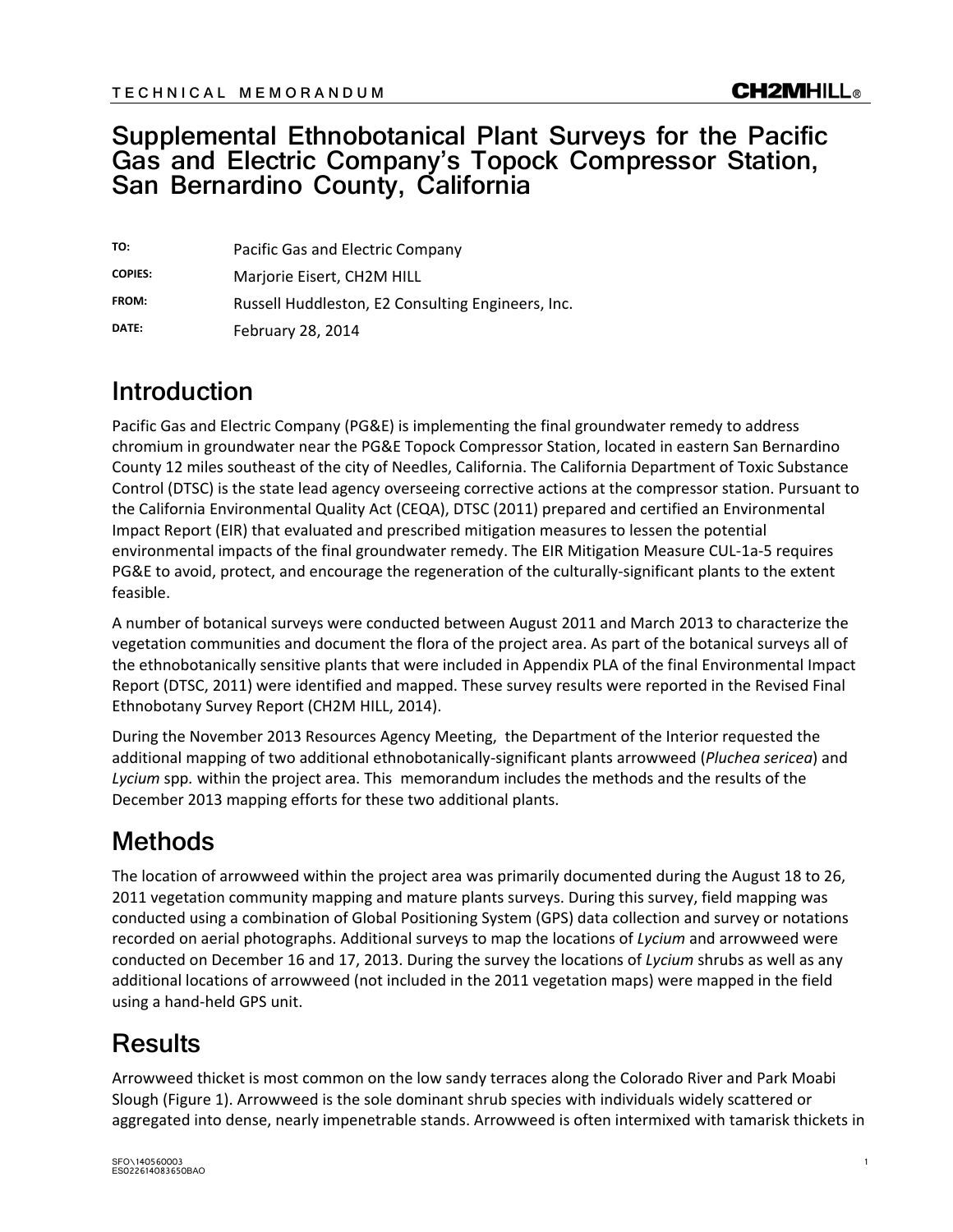the Park Moabi Campground area. Arrowweed is also present in some areas, intermixed with the Western Honey Mesquite and Screwbean Mesquite habitats that were included in the original ethnobotanical survey maps; therefore these areas are not included in the supplemental map.

Two species of Lycium have been identified in the survey area. The most common species is peach thorn (*Lycium andersonii*) which occurs along the channel bottoms of the larger ephemeral washes of the dissected alluvial terraces south of the Colorado River (Figure 1). This species is commonly associated with species such as blue palo verde (*Parkinsonia florida*), desert lavender (*Hyptis emoryi*), catclaw acacia (*Senegalia greggii*), brittlebush (*Encelia farinosa*), sweetbush (*Bebbia juncea* var. *aspera*), and cheesebush (*Hymenoclea salsola*).

A single shrub of Anderson's desert thorn (*Lycium cooperi*) was identified south of the Sacramento Wash in Arizona, in an open area surrounded by Athel tamarisk (*Tamarix aphylla*).

## **References**

California Department of Toxic Control Substances. 2011. Final Environmental Impact Report for the Topock Compressor Station Groundwater Remediation Project. January. Available on line at: http://www.dtsc‐topock.com/

CH2M HILL. 2014. Revised Final Topock Groundwater Remediation Project Ethnobotany Survey Report. January.